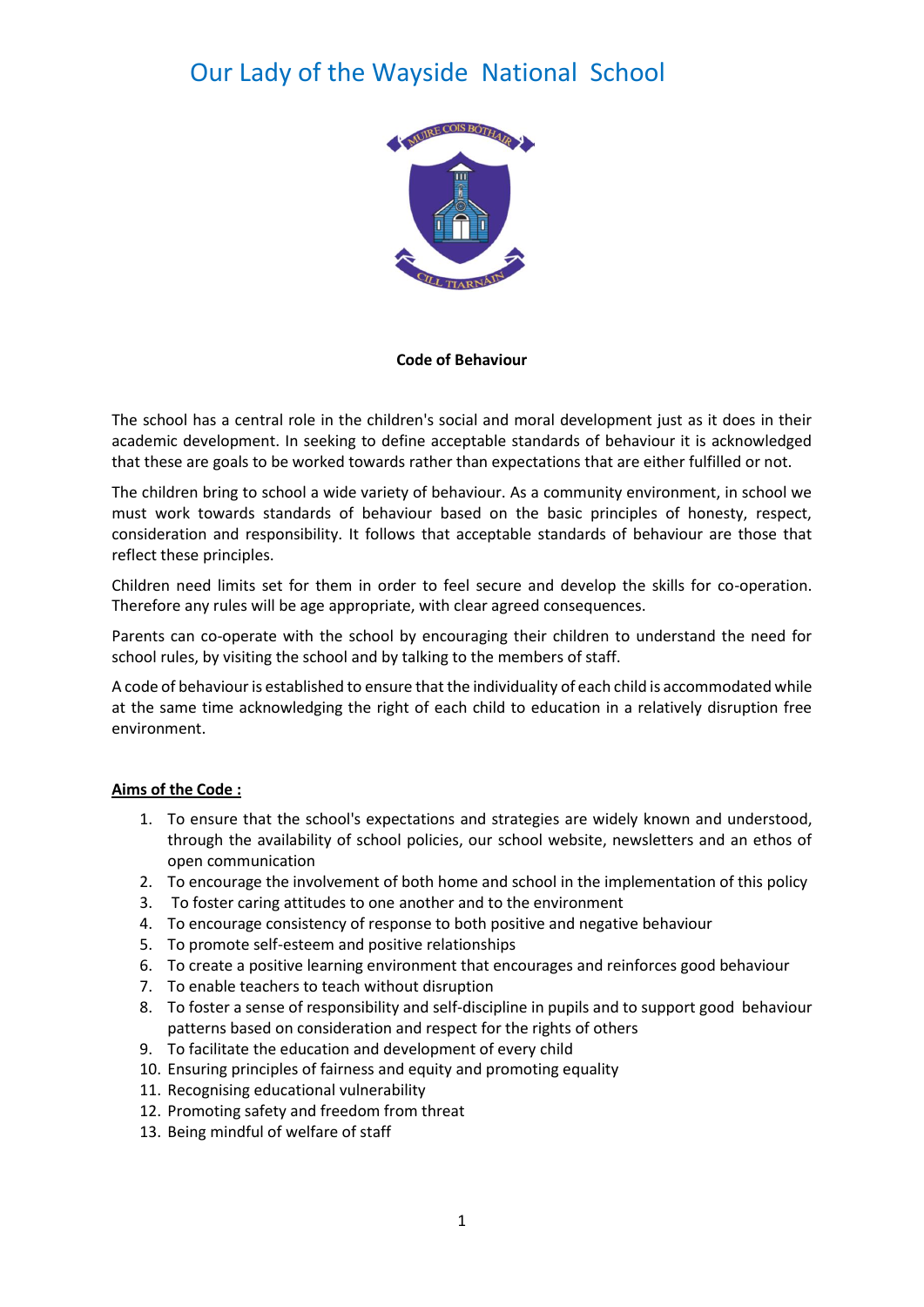Teachers, parents and students have a shared understanding of the factors that influence behaviour.

Reference: Developing a Code of Behaviour: Guidelines for Schools:page 26

- A shared understanding amongst staff members
- Sharing insights about behaviour with parents
- Sharing insights about behaviour with students

### **Responsibility of Adults :**

The adults encountered by the children at school have an important responsibility to model high standards of behaviour, both in their dealings with the children and with each other, as their example has an important influence on the children. An inclusive and involved school community is essential .The B.O.M., Principal, teachers, SNAs other school staff, parents and students all have responsibilities at different levels for behaviour in the school.

Parents will be expected to model the standards of behaviour in their dealings with teachers,students and each other.

As adults we aim to:

- Create a positive climate with realistic expectations
- Promote, through example, honesty and courtesy
- Provide a caring and effective learning environment
- Encourage relationships based on kindness, respect and understanding of the needs of others
- Ensure fair treatment for all regardless of age, gender, race, ability and disability
- Show appreciation of the efforts and contribution of all
- Use positive and consistent language

The standards expect all members of the school community to behave in ways that show respect for others.

### **School Rules :**

- Respect for self ,other students ,teachers ,S.N.A.s and all other school staff
- Respect for other's property
- Respect other students and their learning
- Kindness and willingness to help others
- Follow instructions from staff immediately
- Walk quietly in the school building
- Courtesy and good manners
- Readiness to use respectful ways of resolving difficulties and conflict
- Ask permission to leave the classroom
- Do your best in class
- Take responsibility for your own work
- Be fair
- Show forgiveness
- Attend school regularly and punctually
- Help to create a safe positive environment
- Where possible participate in school activities.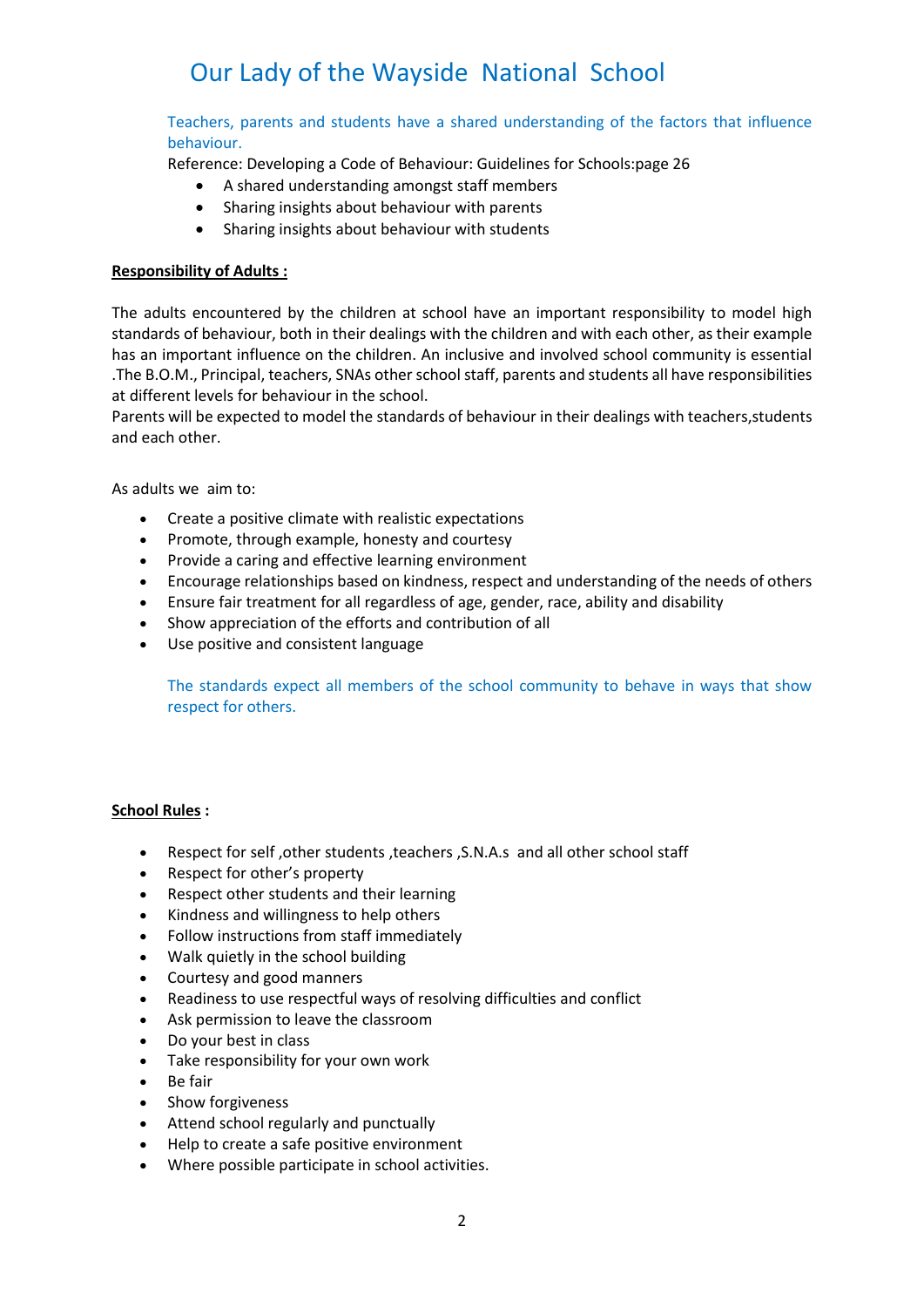**These can be summed up as 6 main rules;**

- **Respect/ Be kind**
- **Try your best**
- **Be tidy**
- **Be Safe**
- **Walk**
- **Listen**
- **Show good example to younger children**

#### **Class Rules :**

At the beginning of each academic year, the class teacher will teach the playground rules and the school rules. The teacher will then draft a list of class rules with the children. These reflect and support the playground/school rules, and are presented in a way that is understood by the children. The rules will be written in clear simple language and will be referred to regularly. Class rules should be kept to a minimum and are devised with regard for the health, safety and welfare of all members of the school community. They should where possible emphasise positive behaviour . Rules will be applied in a fair and consistent manner, with due regard to the age of the pupils and to individual difference. Where difficulties arise, parents will be contacted at an early stage.

School climate, values, policies, practices and relationships will support the Code of Behaviour.

#### **Our Playground Code**

#### **Infant rules:**

- o **We play safely and have fun**
- o **We play with our friends**
- o **We always play with kind hands and kind feet**
- o **We listen to the adults**

### **1 st to 6th class rules:**

- o **We play safely and have fun**
- o **We show respect to every adult on duty. We follow their instructions straight away**
- o **We take responsibility for our actions and tell the truth always**
- o **We show respect for the playground furniture and equipment**
- o **We let other children get on with their own games**
- o **We avoid dangerous games or games that might hurt ourselves or others**
- o **We always play with kind hands and kind feet. We never hurt another person.**
- o **We say sorry if we accidentally hurt or bump into anyone.**
- o **We walk quickly to our lines. We wait in single file until our teacher meets us.**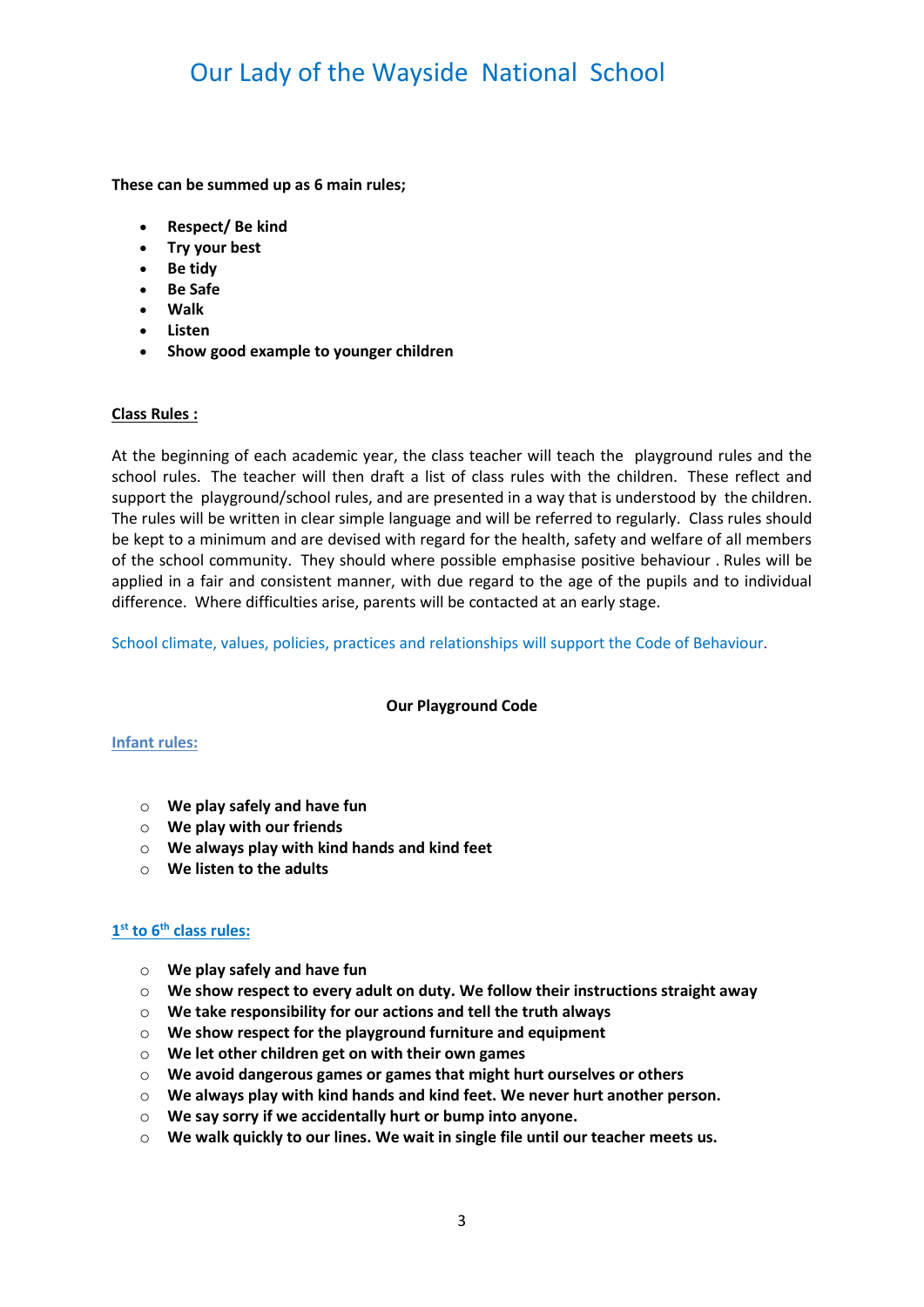#### **Incentives:**

#### **Promoting good behaviour is the goal of the code**

Part of the vision of Our Lady of the Wayside National School is to help children achieve their personal best - academically, intellectually and socially. We recognise that there are many different forms of intelligence and that similarly children use a variety of approaches to solve problems. All children deserve encouragement to attain their own best. Children will be encouraged, praised and listened to at all times by adults in the school. Praise is earned by the maintenance of good standards as well as by particularly noteworthy personal achievements. Rates of praise for behaviour should be as high as for school work. Older students will be given responsibility in the school through The Buddy System, Student Council and assisting with supervision of infants during wet lunchtimes.

The following are some samples of how **praise** will be given:

- A quiet word or gesture to show approval
- A comment in a pupil's exercise book
- A visit to another member of Staff or to the Principal for commendation
- A word of praise in front of a group or class
- A system of merit marks or stickers
- Delegating some special responsibility or privilege
- A mention to parent, written or verbal communication.
- Class reward systems e.g. "golden time" ,reward charts, homework passes etc.

#### **Unacceptable Behaviour :**

Three levels of misbehaviour are recognised: **Minor, Serious** and **Gross.** All everyday instances of a minor nature are dealt with by the class teacher or the teacher on yard duty. In cases of repeated serious misbehaviour or single instances of gross misbehaviour, parents will be involved at an early stage and invited to meet the teacher and/or the Principal to discuss their child's behaviour.

Please see attached **grid** categorising **misbehaviour.**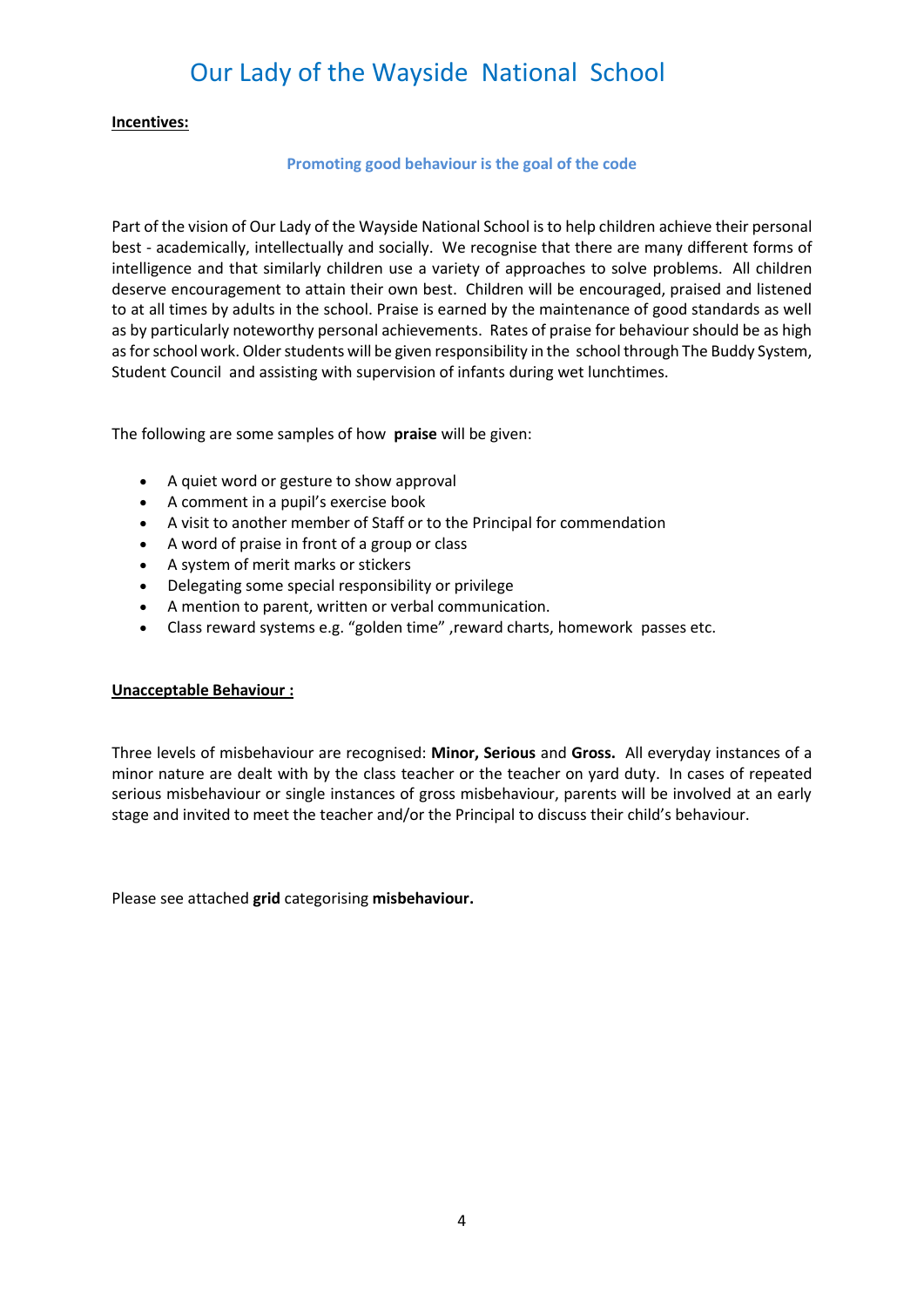$\overline{\phantom{a}}$ 

 $\sqrt{ }$ 

| <b>Guide to addressing misbehaviour</b>                                                                                                                                                                                                                                                                                                                                                                                                                            |                                                                                                                                                                                                                                                                                                                                                                                                                                                                                        |  |
|--------------------------------------------------------------------------------------------------------------------------------------------------------------------------------------------------------------------------------------------------------------------------------------------------------------------------------------------------------------------------------------------------------------------------------------------------------------------|----------------------------------------------------------------------------------------------------------------------------------------------------------------------------------------------------------------------------------------------------------------------------------------------------------------------------------------------------------------------------------------------------------------------------------------------------------------------------------------|--|
| <b>Misbehaviour</b>                                                                                                                                                                                                                                                                                                                                                                                                                                                | Addressing the misbehaviour                                                                                                                                                                                                                                                                                                                                                                                                                                                            |  |
| <b>Minor misbehaviour</b>                                                                                                                                                                                                                                                                                                                                                                                                                                          | <b>Addressing minor misbehaviour</b>                                                                                                                                                                                                                                                                                                                                                                                                                                                   |  |
| Examples: Once off incidents, interrupting<br>class work, running in the school building,<br>rough play, being discourteous or<br>unmannerly, littering, minor infringement of a<br>playground, classroom, school rules,<br>inappropriate behaviours or gestures, name<br>calling, not completing homework or class<br>work without good reason, not wearing<br>appropriate uniform, not adhering to school<br>policies homework, healthy eating, green<br>schools | Reasoning<br>Verbal reprimand<br>Time out (classroom or yard)<br>Extra work, lines<br>Loss of privileges<br>Note home in journal<br>Complete a reflection exercise describing<br>what happened and signed by parents                                                                                                                                                                                                                                                                   |  |
| Please note: The above list is not exhaustive                                                                                                                                                                                                                                                                                                                                                                                                                      |                                                                                                                                                                                                                                                                                                                                                                                                                                                                                        |  |
| Serious misbehaviour                                                                                                                                                                                                                                                                                                                                                                                                                                               | <b>Addressing serious misbehaviour</b>                                                                                                                                                                                                                                                                                                                                                                                                                                                 |  |
| Examples: Repeated incidences of minor<br>misbehaviours, constantly being disruptive in<br>class and or in yard, telling lies, stealing,<br>persistently not working to full potential,<br>persistently breaking rules, damaging<br>property, bullying, answering back, using<br>unacceptable language or gestures,<br>inappropriate use of the internet<br>Please note: The above list is not exhaustive                                                          | Time out (classroom or yard)<br>Extra work/lines<br>$\bullet$<br>Note home in journal<br>Complete a reflection exercise describing<br>what happened and signed by parents<br>Loss of privileges<br>$\bullet$<br>Denial of participation in a class activity,<br>for example, school trip or tour<br>Detention during break<br>Report to the principal<br>Formal letter home<br>Meeting with the Principal, Parents and<br>$\bullet$<br>teacher<br>Report to the chairperson of the BOM |  |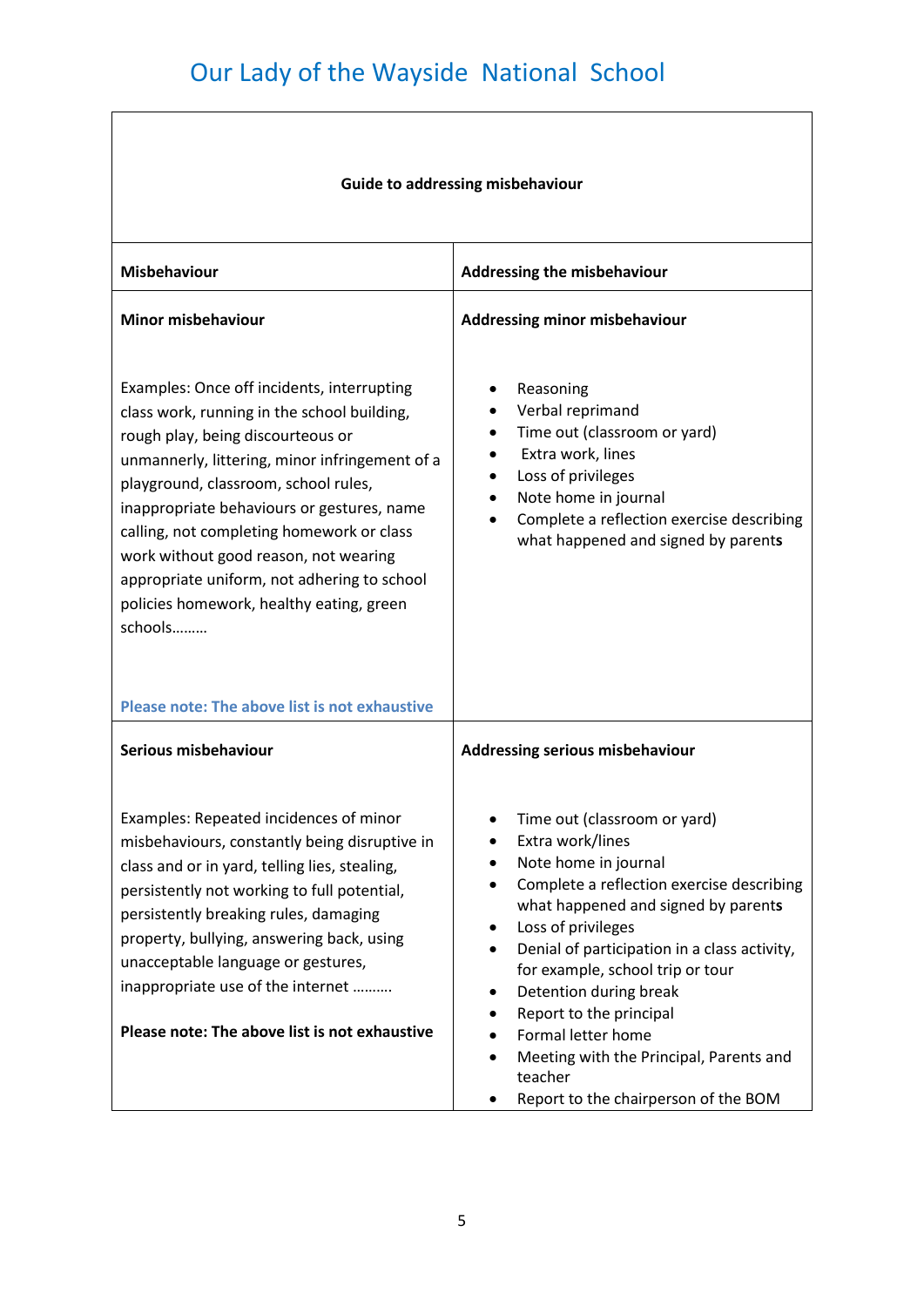| Examples: Repeated incidences of serious<br>$\bullet$<br>misbehaviour, vandalisim, bringing weapons<br>٠<br>or dangerous substances to school, smoking<br>٠<br>or drinking alcohol, leaving the school<br>premises without permission, assault,<br>aggressive, threatening behaviour towards<br>pupils or staff members, deliberately<br>interfering with school property/ school fire<br>alarm/ security system<br>Please note: The above list is not exhaustive | Report to the principal<br>Report to the BOM<br>Suspension<br>Expulsion |
|-------------------------------------------------------------------------------------------------------------------------------------------------------------------------------------------------------------------------------------------------------------------------------------------------------------------------------------------------------------------------------------------------------------------------------------------------------------------|-------------------------------------------------------------------------|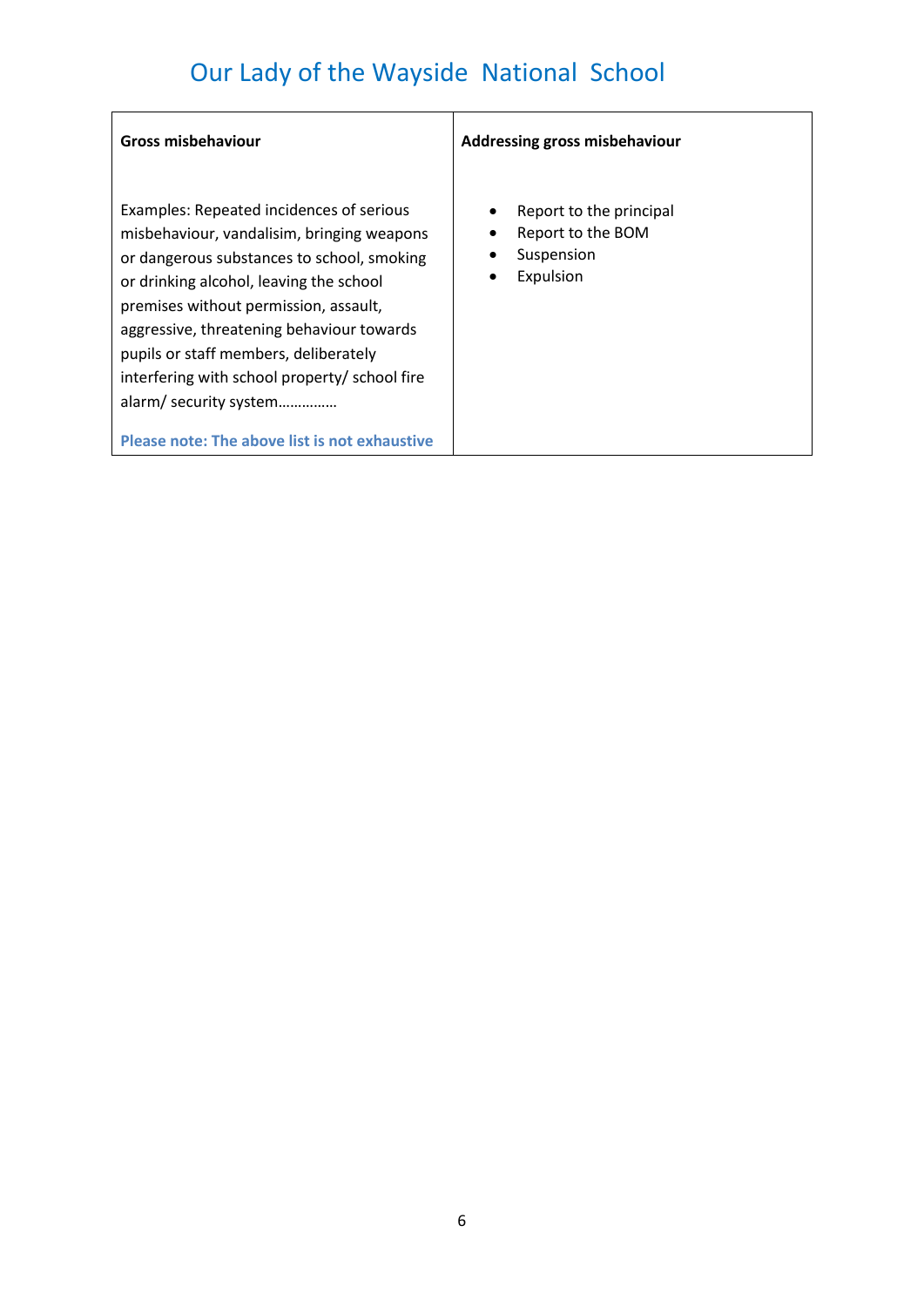# **Addressing inappropriate behaviour**

### **Sanctions :**

# **The object of the sanction is to help the student to learn**

The use of **sanctions** or consequences will be characterised by certain features;

- It must be clear why the sanction is being applied
- The consequence should aim to relate as closely as possible to the behaviour
- It must be made clear what changes in behaviour are required to avoid future sanctions
- Whole class punishment should be avoided as it breeds resentment
- There should be a clear distinction between minor and major offences
- It should be the behaviour rather than the person that is the focus

# Addressing Misbehaviour at Infant Level :

Sometimes pupils in Junior and Senior Infants present with behavioural issues which take time to analyse.Dealing with behavioural problems at this level will be addressed in a manner appropriate to the age of the child using the same language of correction.

We will use a **whole school approach** to addressing inappropriate behaviour. We aim to follow a **problem solving approach**, as outlined in **Developing a Code of Behaviour Guidelines for Schools figure 8.2 page 48**. The aim of any sanction is to prevent the behaviour occurring again and if necessary to help the pupils devise strategies for this.

We follow this **ladder of intervention:**

- 1. Reasoning with pupil using restorative practice questioning
- 2. Verbal reprimand including advice on how to improve
- 3. Loss of some playtime if offence occurred during playtime in yard
- 4. Temporary separation from peers within class and/or temporary removal to another class
- 5. Prescribing extra work/ writing out the story of what happened and getting this signed by a parent
- 6. Communication with parents at an early stage
- 7. Loss of privileges
- 8. Detention during break
- 9. Communication with parents again
- 10. Referral to Principal
- 11. Principal communicating with parents
- 12. Exclusion (Suspension or Expulsion) from school (in accordance with Rule 130 of the Rules for National Schools as amended by circular and Education Welfare Act 2000)

However sanctions will relate as closely as possible to the behaviour.Therefore a child, who does not do his/her work in class or has not completed homework, may be required to complete it at home.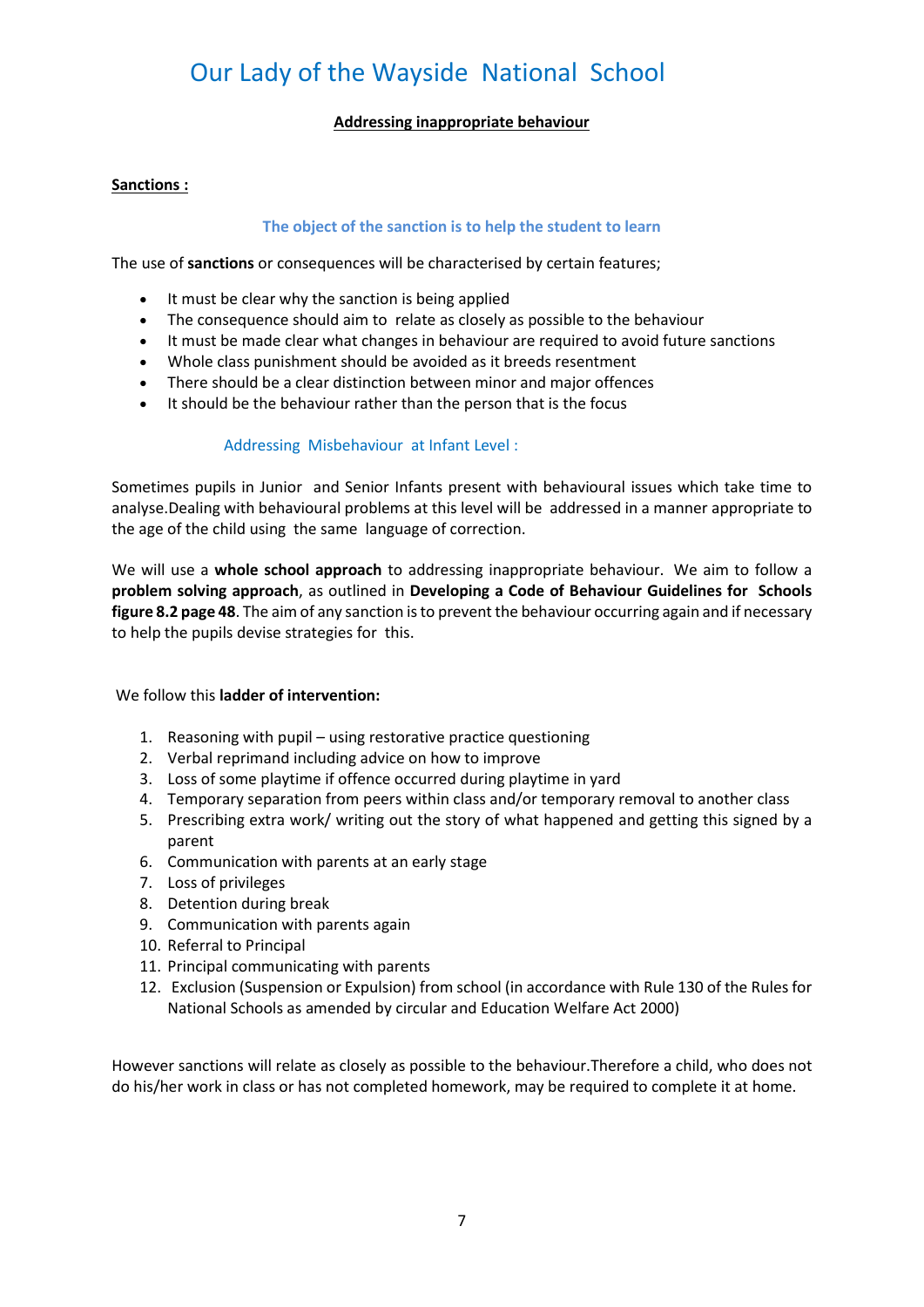#### **Suspension and Expulsion:**

Before serious sanctions of suspension or expulsion are used, communication between school and parents will be initiated by the Principal. Communication may be verbal or in writing depending on the circumstances.

For **gross misbehaviour** or repeated instances of **serious misbehaviour** ,**suspension** may be considered. Parents concerned will be invited to attend a meeting with the Principal and class teacher to discuss their child's case**. Aggressive, threatening** or **violent behaviour towards a teacher or pupil** will be regarded as **serious or gross misbehaviour**.

Where there are **repeated instances of serious misbehaviour**, the Chairperson of the Board of Management will be informed and the parents will be requested in writing to attend at the school to meet the Chairperson and the principal. In the case of **gross misbehaviour**, where it is necessary to ensure that order and discipline are maintained and to secure the safety of the pupils, the Board may authorise the Chairperson or Principal to sanction an **immediate suspension** Prior to **suspension**, where possible, the Principal may review the case in consultation with teachers and other members of the school community involved, with due regard to records of **previous misbehaviours,** their pattern and context, sanctions and other interventions used and their outcomes and any relevant **medical information. Suspension** will be in accordance with the **Rules for National Schools and the Education Welfare Act 2000**.

**Expulsion** may be considered in an extreme case, in accordance with the **Rules for National Schools and the Education Welfare Act 2000**. Before suspending or expelling a pupil, the Board shall notify the **Local Welfare Education Officer** in writing in accordance with **Section 24 of the Education Welfare Act.**

### **Removal of Suspension (Reinstatement):**

Following or during a period of **suspension,** the parent/s may apply to have the pupil reinstated to the school. The parent/s must give a satisfactory undertaking that a suspended pupil will behave in accordance with the school code and the Principal must be satisfied that the pupil's reinstatement will not constitute a risk to the pupil's own safety or that of the other pupils or staff. The Principal will facilitate the preparation of a behaviour plan for the pupil if required and will re-admit the pupil formally to the class.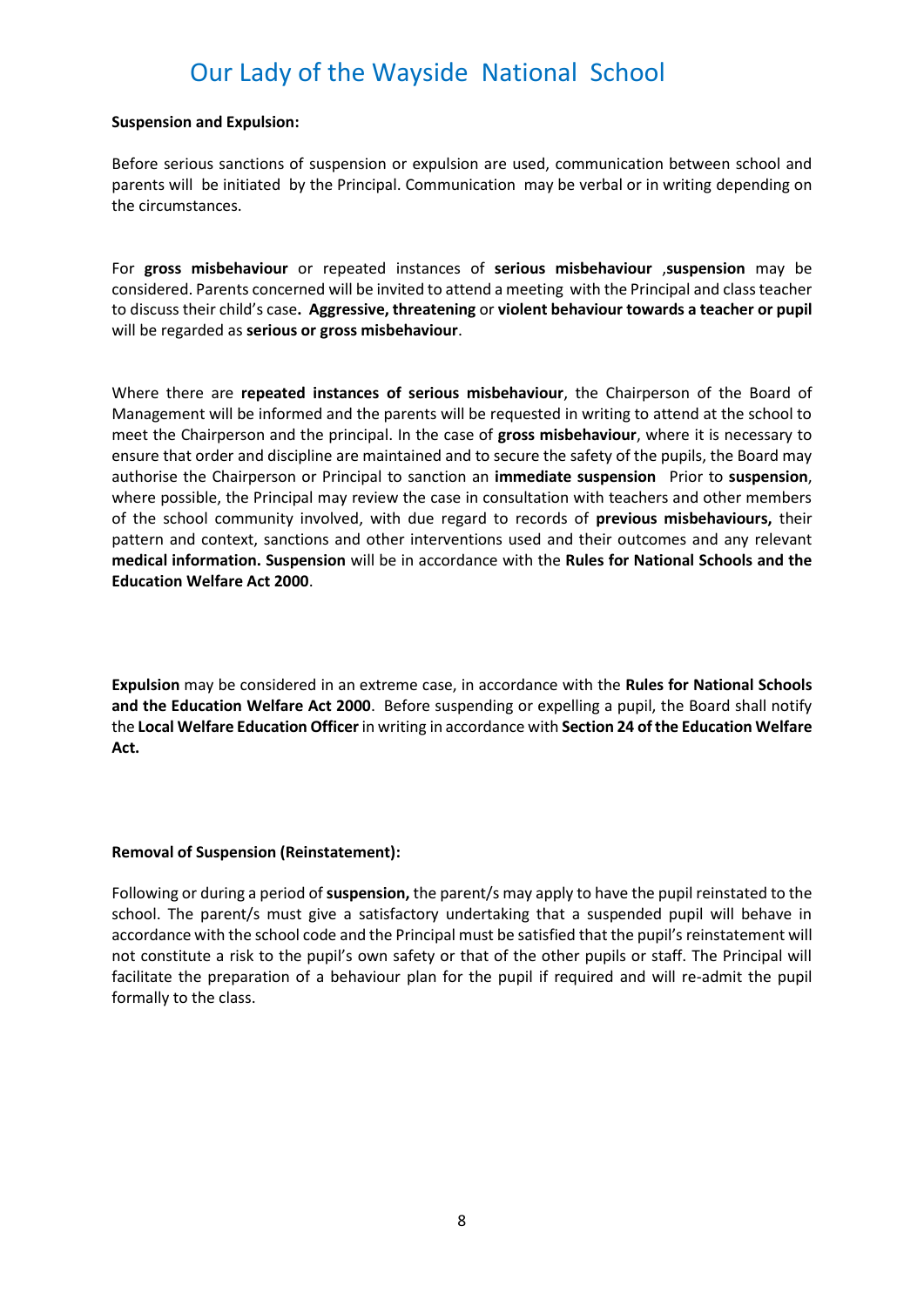### **Children with Special Needs :**

All children are required to comply with the code of behaviour. However the school recognises that children with special needs may require assistance in understanding certain rules. Specialised behaviour plans will be put in place in consultation with parents, SNA, class teacher, learning support/ resource teacher, and or Principal .School staff will work closely with home to ensure that optimal support is given. Cognitive development will be taken into account at all times. Professional advice from psychological assessments will also be considered.

The children in the class or school may be taught strategies to assist a pupil with special needs adhere to the rules and thus provide peer support. This will be done in a supportive and safe way, acknowledging and respecting the difference in all individuals.

# **Methods of Communicating with Parents:**

Communicating with parents is central to maintaining a positive approach to dealing with children. Parents and teachers should develop a joint strategy to address specific difficulties, in addition to sharing a broader philosophy which can be implemented at home and in school.

A high level of co-operation and open communication is seen as an important factor encouraging positive behaviour in the school.Parents should be encouraged to talk in confidence to teachers about any significant developments in a child's life, in the past or present, which may affect the child's behaviour. An appointment may be arranged through the school secretary for a time suited to both parent and teacher.

The following **methods of communication** will be used at all levels within the school:

- Informal parent/teacher meetings and Formal parent/teacher meetings
- Through children's homework journal (infants do not have a homework journal, so parents are reminded to check their child's schoolbag)
- Letters/notes from school to home and from home to school
- School notice board
- Monthly newsletter
- School website
- Text messages
- Phone calls

# This revised **Code of Behaviour** was discussed with **teachers, pupils, Special Needs Assistants, Parents Association and B.O.M.**

### Ratification

The Board of Management ratified this policy in June 2014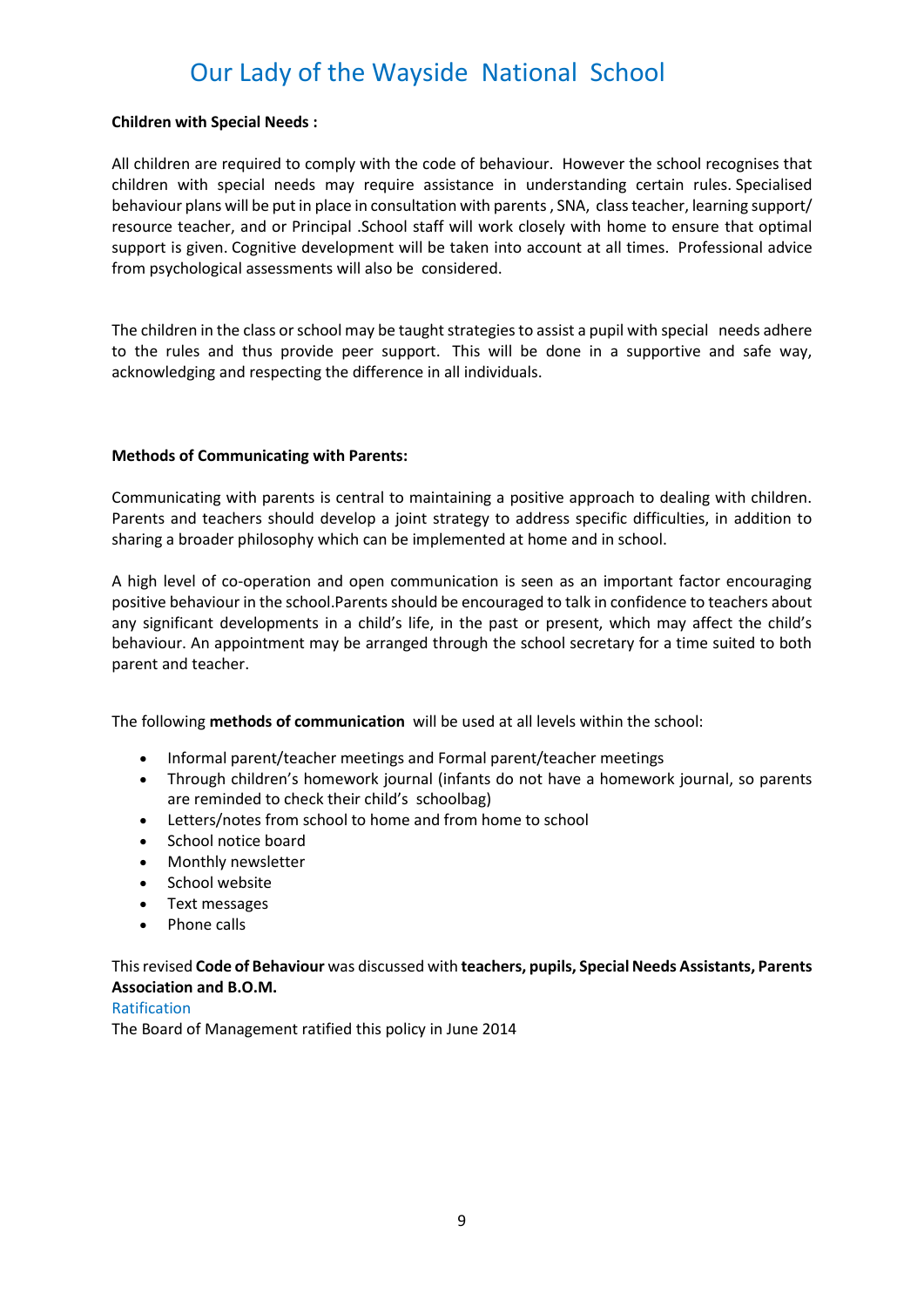# **Restorative Practice**

An important part of our school approach to behaviour is the concept of 'Restorative Practices'. Our Behaviour Policy is focused on the positive aspects of behaviour rather than on punishments or sanctions, although these are included in the appropriate section of our Behaviour Policy.

We promote the notion of a school community where everything we do is based on mutual respect. *'We sail our ship together".* 

Pupils are expected firstly to respect themselves and then to treat each other and staff members with respect. Teachers and staff members are expected to treat children with respect. We take the view that pupils (other than some pupils with very special needs) choose their behaviour to a great degree – they always have an alternative. Therefore, they must take responsibility for their behaviour. If they treat others poorly, they may be acting out their own anger and frustrations, but they can also learn to choose differently and more positively. We ask children to treat others as they want to be treated themselves.

#### **The Rules of Anger are:**

It's ok to be angry.

When I become angry:

- I don't hurt others
- I don't hurt myself
- I don't hurt (damage) property
- I talk about how I feel.

# **Mending Relationships – Rationale:**

If I become angry and hurt someone with my words or actions, I must try to make things right.

I will do this by

• talking with the person I hurt,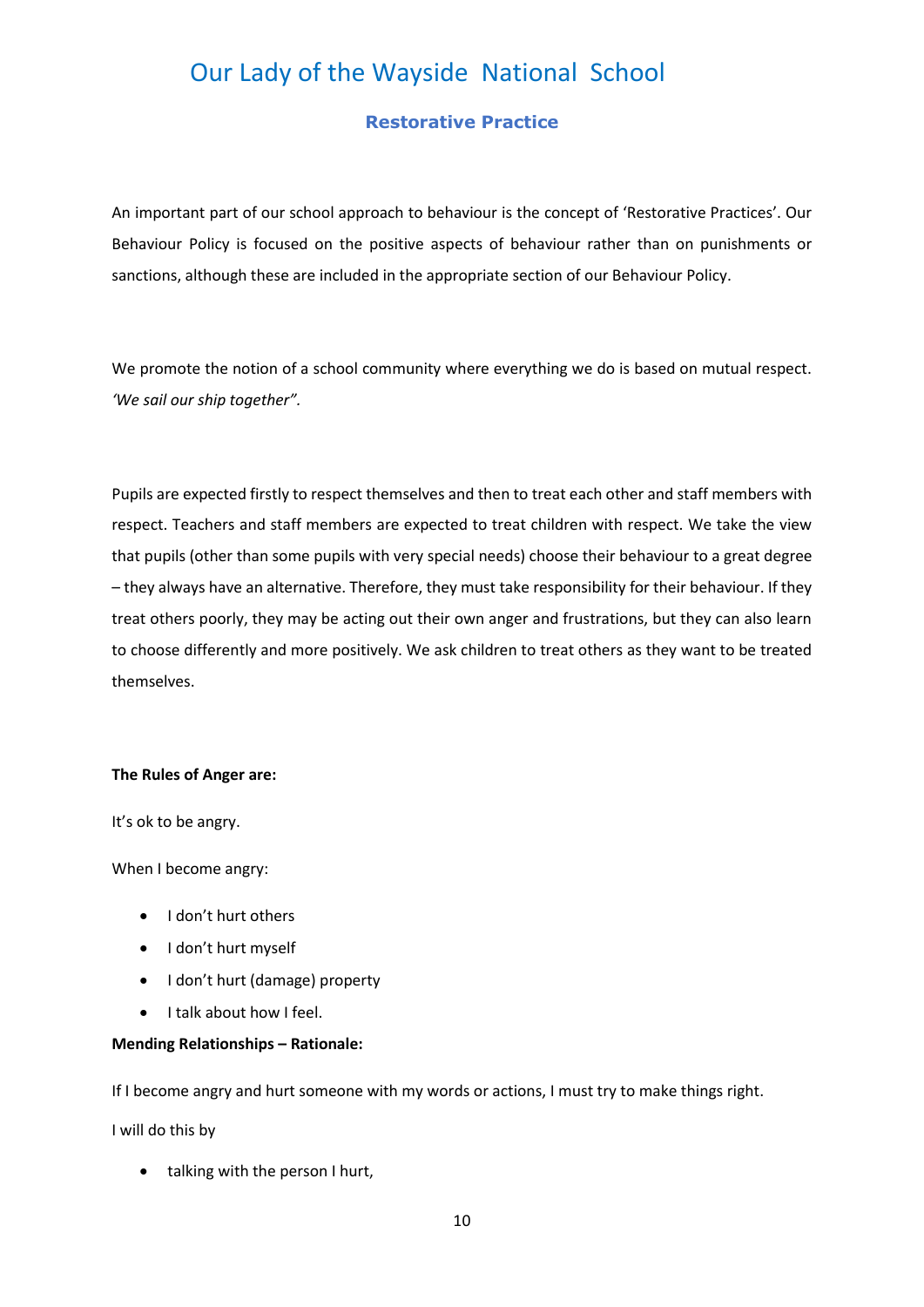- and I must be prepared to offer an apology,
- and I must be prepared to guarantee that I will not hurt that person again.
- I must try to realise myself what it feels like to be hurt with words or with actions
- and I must try to recognize the damage that my poor behavior can do to others.

In this way I help myself to mend and I help my victim to mend.

### **What does Restorative Practice involve for our school?**

Restorative practice is a process to involve, to the extent possible, those who have a stake in a specific offence and to collectively identify harms, needs and obligations, in order to heal and put things as right as possible.

Resource[: www.transforming](http://www.transforming/) conflict.org

### **Restorative Practice:**

- **Creates an ethos of respect, inclusion, accountability and responsibility**
- **Creates a commitment to relationships, impartiality, being non-judgmental**
- **Encourages collaboration, empowerment and emotional articulacy**

### **Key Skills of Restorative Discipline are:**

- Active Listening
- Facilitating dialogue and problem-solving
- Listening to and expressing emotion
- Supporting others in taking ownership of problems

### **An important element in Restorative Practice is Fair Process:**

**Expectations –**everyone knows what is expected of them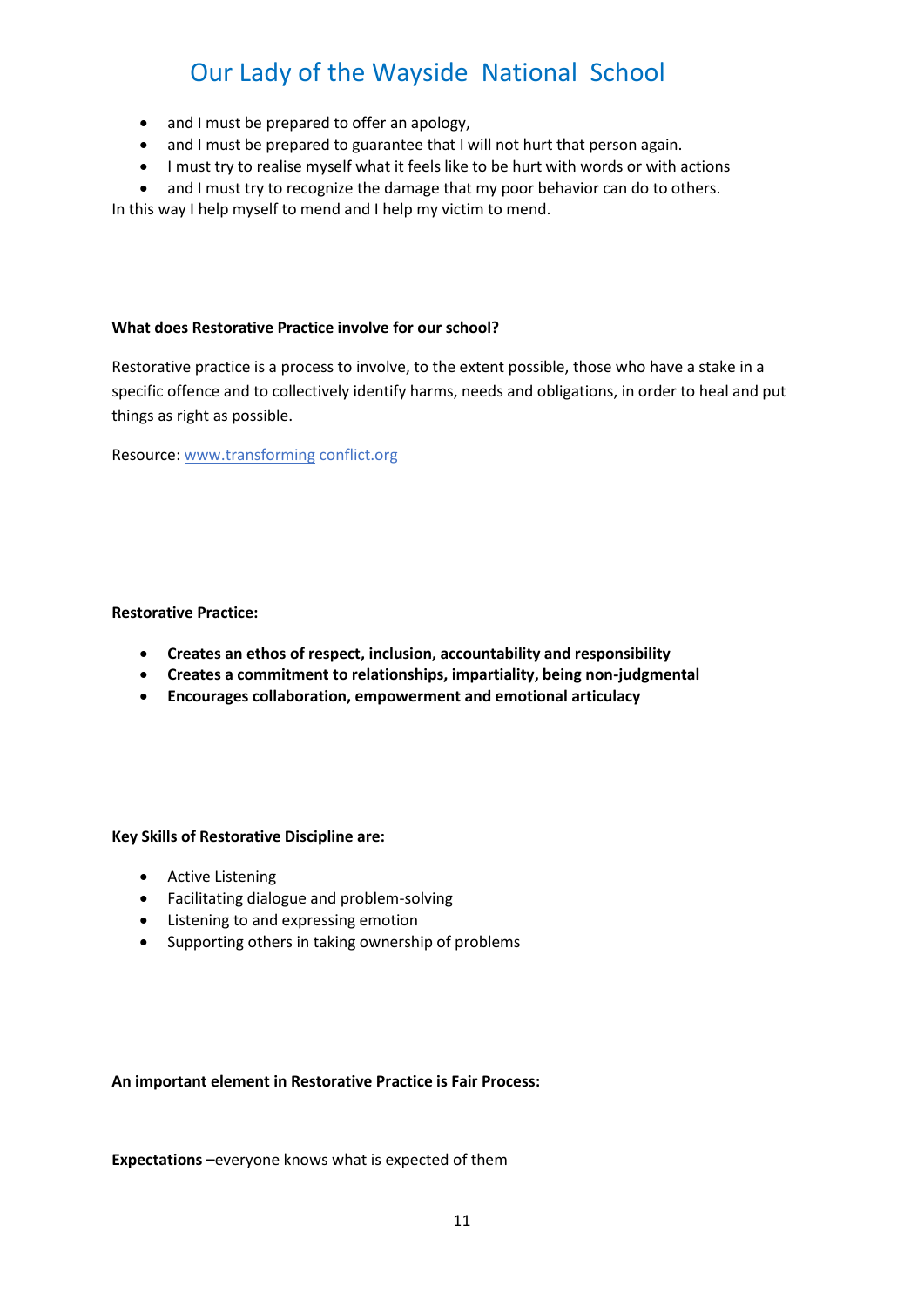**Engagement –** involves individuals in decisions/listening to views

**Explanation –** clarify how decisions are reached

# *"Individuals are most likely to trust and co-operate freely with systems – whether* they *themselves win or lose by those systems- when fair process is observed"*

Kim & Mauborgne, Harvard Business Review, July – August 1997

**People who have been harmed need:**

- Someone to listen to their story
- Time to calm down
- A chance to ask why me? What did I do to deserve that?
- The person concerned to understand and acknowledge the impact their behavior has had on them.
- A sincere spontaneous apology
- Things put right, if possible
- Reassurance it won't happen again.

### **Offenders are asked the following questions:**

- What happened?
- What were you thinking at the time?
- What have you thought about since?
- Who has been affected by what you have done? In what way?
- How could things have been done differently?
- What do you need to do to make things right?

### **School Group Conferences can be held to deal with issues:**

- Offenders tell what they did
- Everyone talks about what impact this has had on them
- The group reaches a shared understanding of the harm that has been done
- The group negotiates an agreement about how to repair the damage and minimize further harm.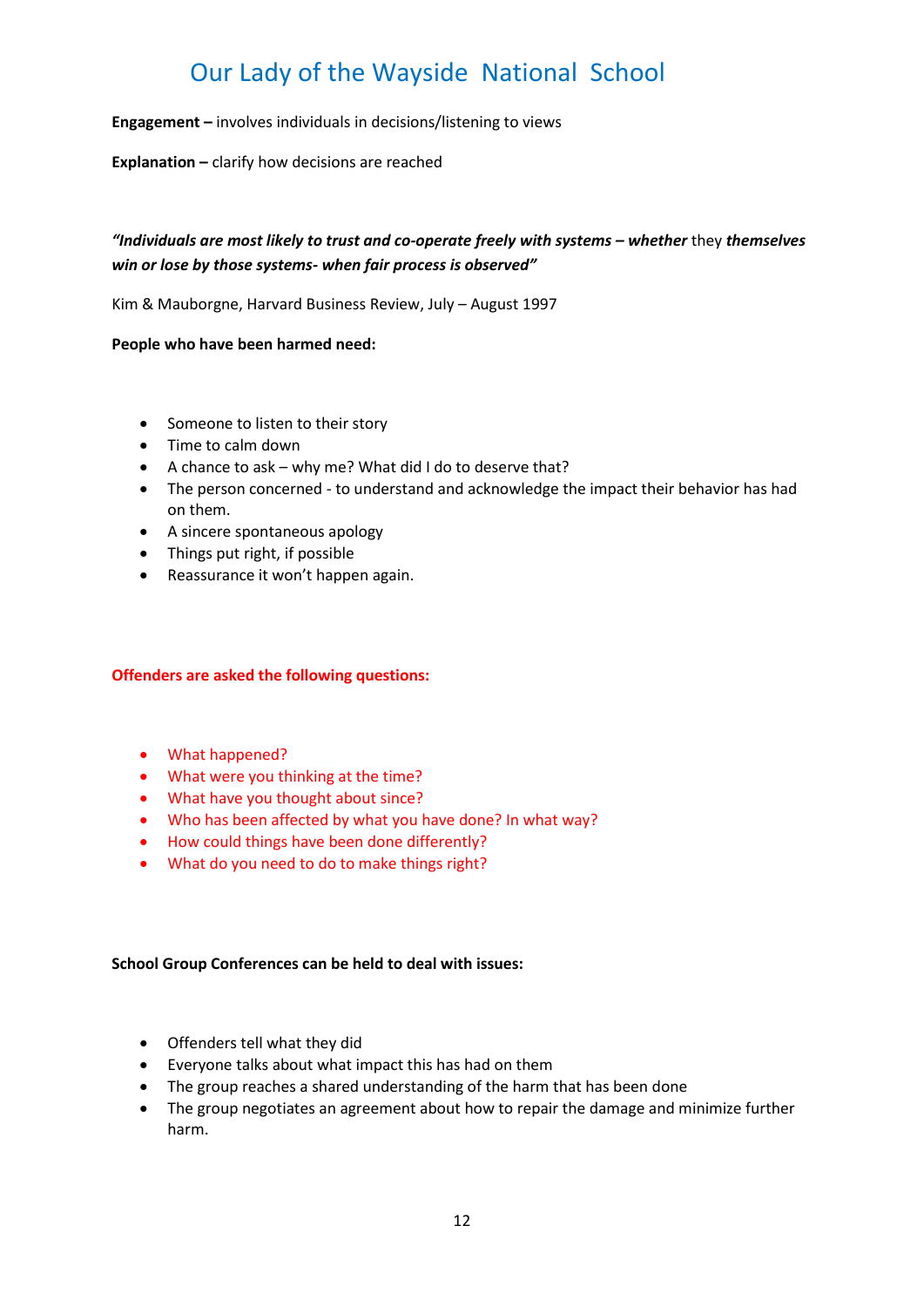**R**espect

**E**mpathy

**S**afe

**P**ersonal accountability

**E**quality

**C**ommunity

**T**rust

January 2020